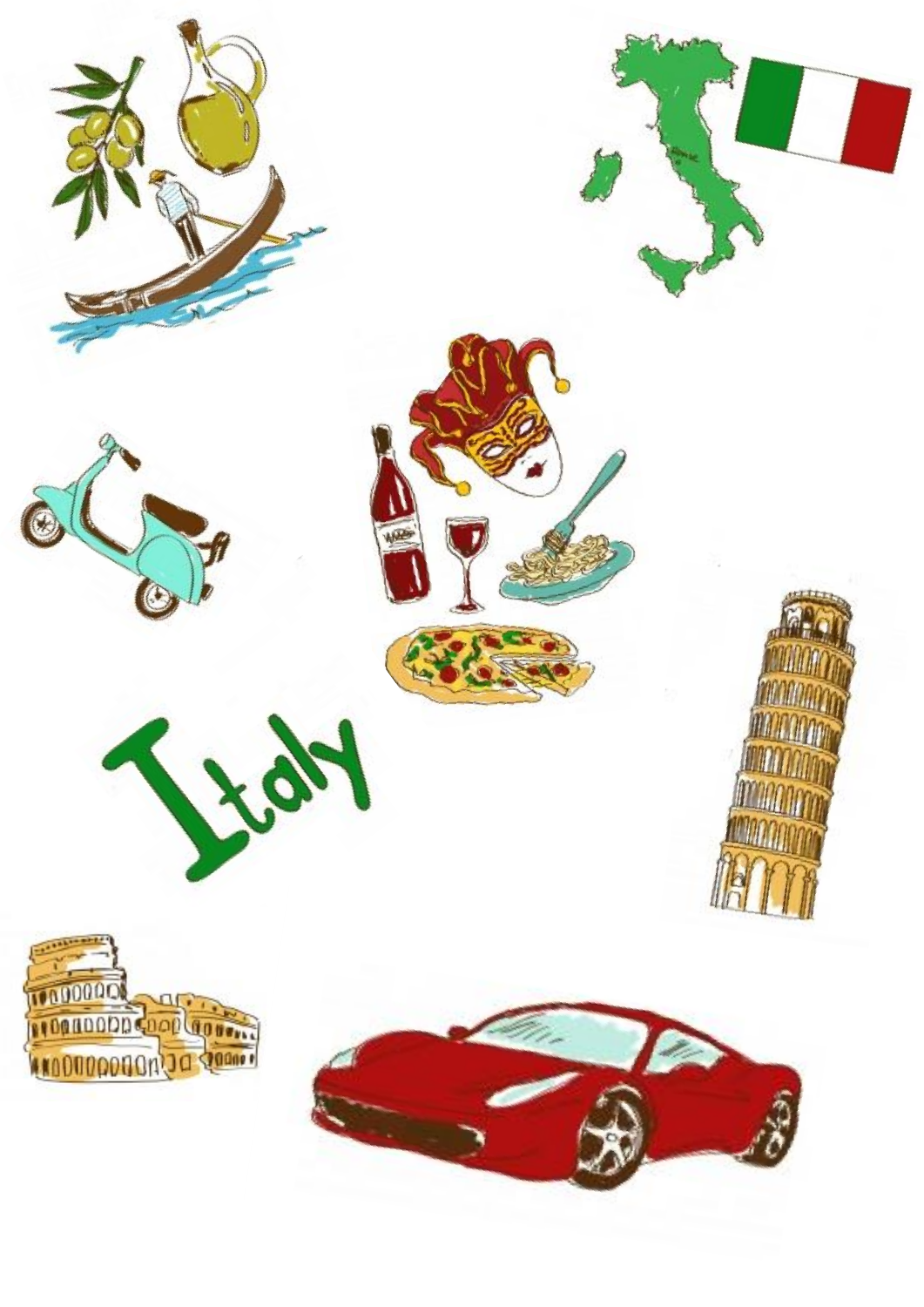BUONGIORNO GOOD MORNING BUON POMERIGGIO GOOD AFTERNOON

# COSA VUOI BERE?

EAGER PRESSED APPLE JUICE £2.00

SPARKLING CIPRIANI PEACH BELLINI £3.00

STRAWBERRY SMASH £2.50 Apple Juice, Strawberry Puree, Lemon Juice & Mint Shaken & Served over Crushed Ice

> HOMEMADE LIME AND LEMONADE £2.50 Fresh lime, Fresh Lemon, Sugar Served over Crushed Ice Topped up with Soda



BIANCO GIALLO ARANCIONE ROSA MAGENTA VIOLA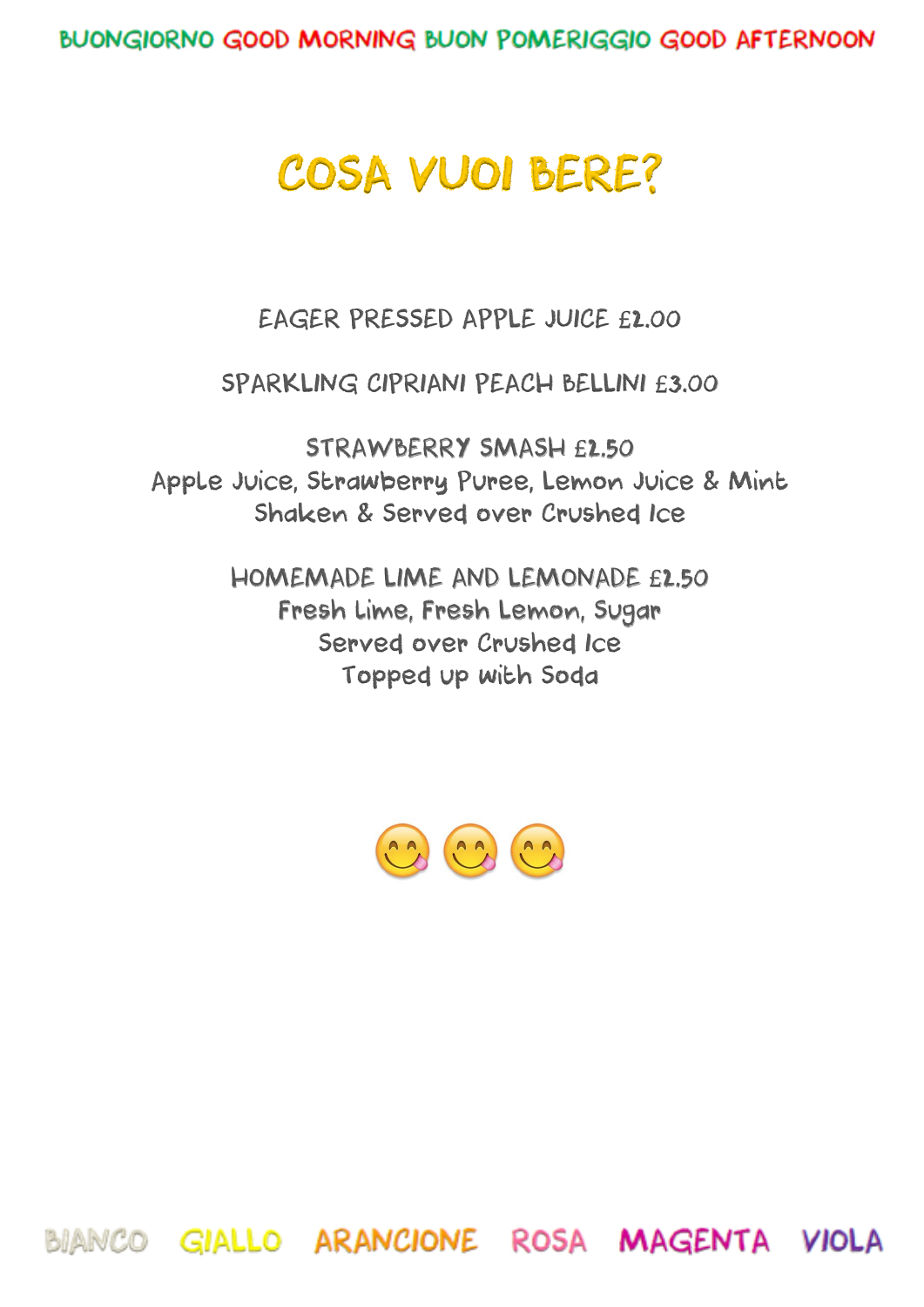#### BUONASERA GOOD EVENING BUONANOTTE GOOD NIGHT

## MAMMA, SE MAGNA!

ANELLI DORATI £6.00 Crispy Calamari Rings, Lemon & Mayo Dip (V) BRUSCHETTA MARGHERITA £3.50 Tomato, Basil & Melted Mozzarella Bruschetta FILETTINI DI POLLO CROCCANTE £6.50 Breaded Chicken Breast Strips, Tomato Ketchup With Skin-on-Fries PICCOLO BURGER £6.50 With Tomato Dip & Skin-on-Fries BRANZINO MILLE COLORI £6.50 Grilled Sea Bass Fillet, Broccoli & Mash CANNELLONI BRACCIO DI FERRO £6.00 Baked Spinach & Ricotta Cannelloni, Parmesan Sauce PIZZA PULCINELLA £6.00 Tomato & Mozzarella Pizza with choice of Ham or Pepperoni (V) PASTA AL POMODORO DI NONNA £6.00 Maccheroni with Tomato & Basil Sauce LASAGNETTA CLARABELLA £6.00 Layers of Egg Pasta with Mozzarella, Bolognese, Bechamel & Tomato Sauce

ROAST BEEF £8.50 (ONLY AVAILBLE ON SUNDAYS) With Roast Potatoes, Vegetables & Gravy



ROSSO BLU AZZURRO VERDE MARRONE GRIGIO **NERO**